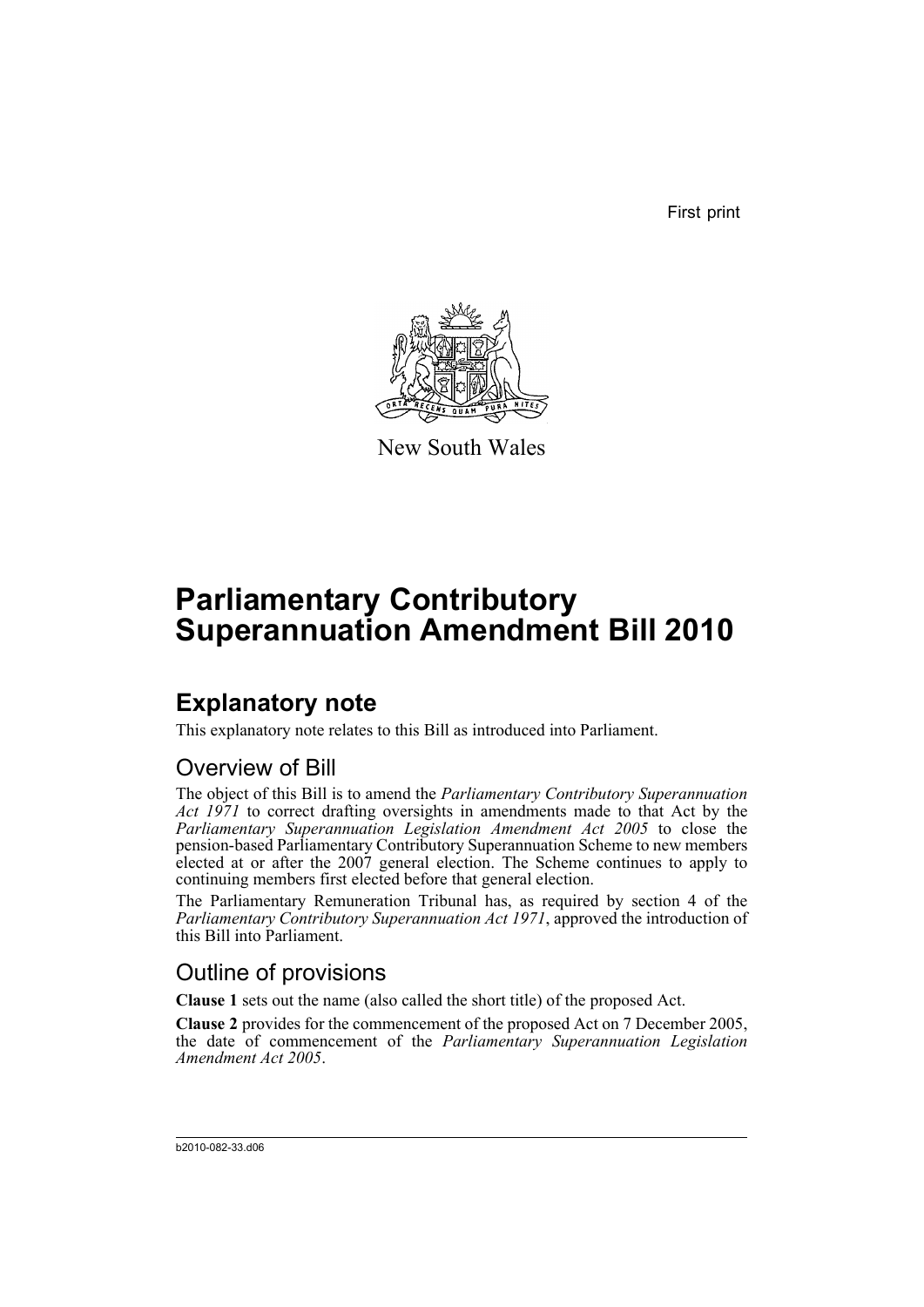Parliamentary Contributory Superannuation Amendment Bill 2010

Explanatory note

#### **Schedule 1 Amendment of Parliamentary Contributory Superannuation Act 1971 No 53**

**Schedule 1 [1]** corrects an oversight that would have excluded from the Parliamentary Contributory Superannuation Scheme, after the next general election, members of the Legislative Council who were elected at the 2003 general election for a term expiring at the 2011 general election (or who replaced members so elected because of a casual vacancy arising before the 2011 general election). Unless such a member ceases to be a member for more than 3 months, the member is a continuing member who is not subject to the closure of the Scheme to new members elected at or after the 2007 general election.

**Schedule 1 [2]** corrects an unintended consequence of the closure of the Scheme to continuing members elected before the 2007 general election who cease to be a member and become entitled to a pension, but who subsequently again become a member. When the member subsequently again becomes a member, section 25 (1) provides that the pension ceases. If the person ceased to be a member for less than 3 months, the person on re-election remains a continuing member who contributes to the Scheme and acquires further qualifying service during the period he or she again becomes a member (in which case, the person will on ceasing to be a member for the second time be entitled to a pension based on the previous service and the further additional service). However, if the break of service is more than 3 months, the person on again becoming a member will not be a continuing member and accordingly will not contribute or be entitled to qualifying service for the period the person again becomes a member. In this case, without an amendment to section 25 a new pension to replace the pension that ceased would not be payable. The amendment to section 25 provides that the original pension of such a person is merely suspended, so that it will be restored (without any increase for additional service) when the person ceases to be a member for a second time.

**Schedule 1 [3]** is consequential on the amendment made by Schedule 1 [2].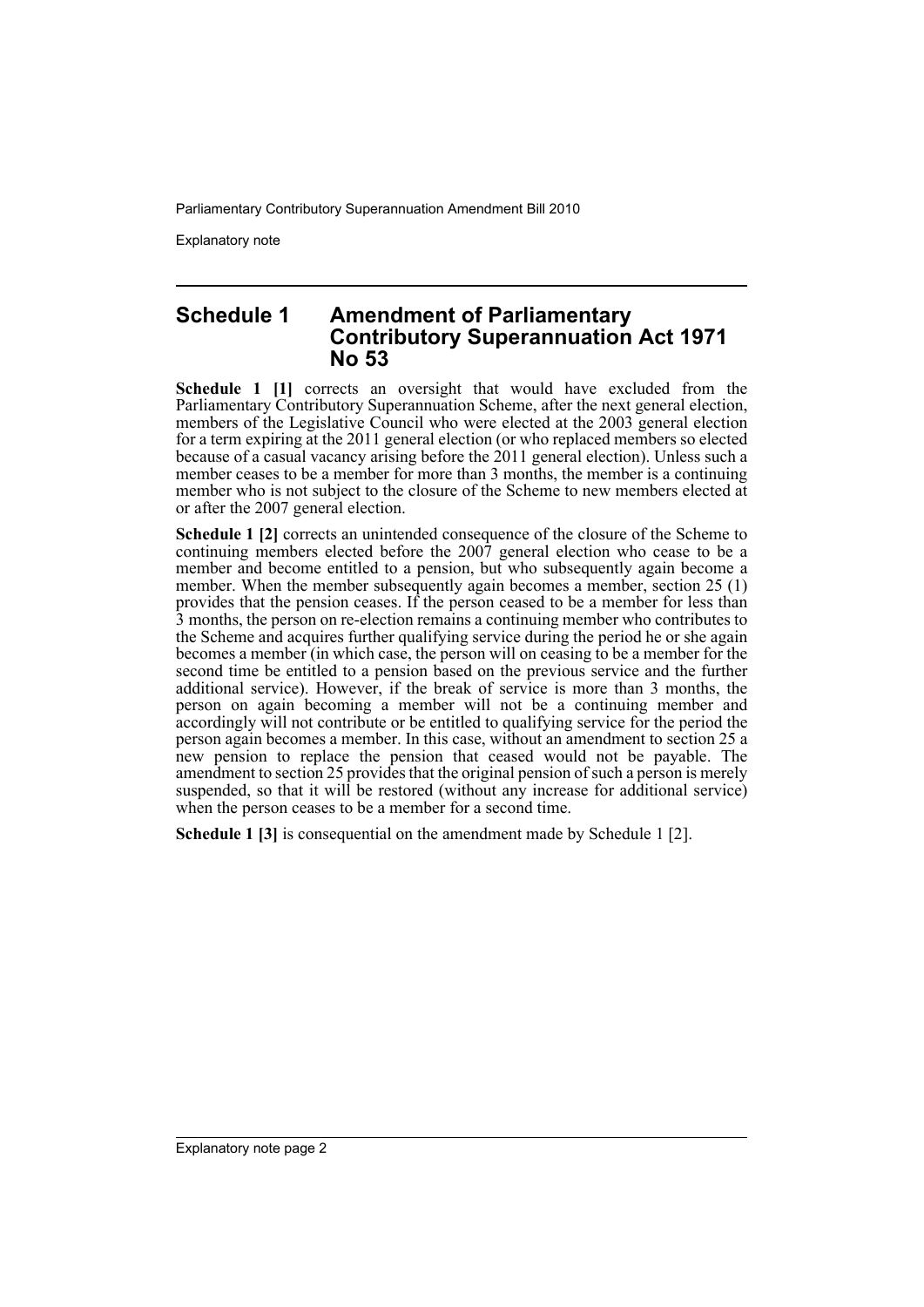First print



New South Wales

# **Parliamentary Contributory Superannuation Amendment Bill 2010**

## **Contents**

|            |                                                                                 | Page |
|------------|---------------------------------------------------------------------------------|------|
|            | Name of Act                                                                     |      |
|            | 2 Commencement                                                                  |      |
| Schedule 1 | <b>Amendment of Parliamentary Contributory</b><br>Superannuation Act 1971 No 53 |      |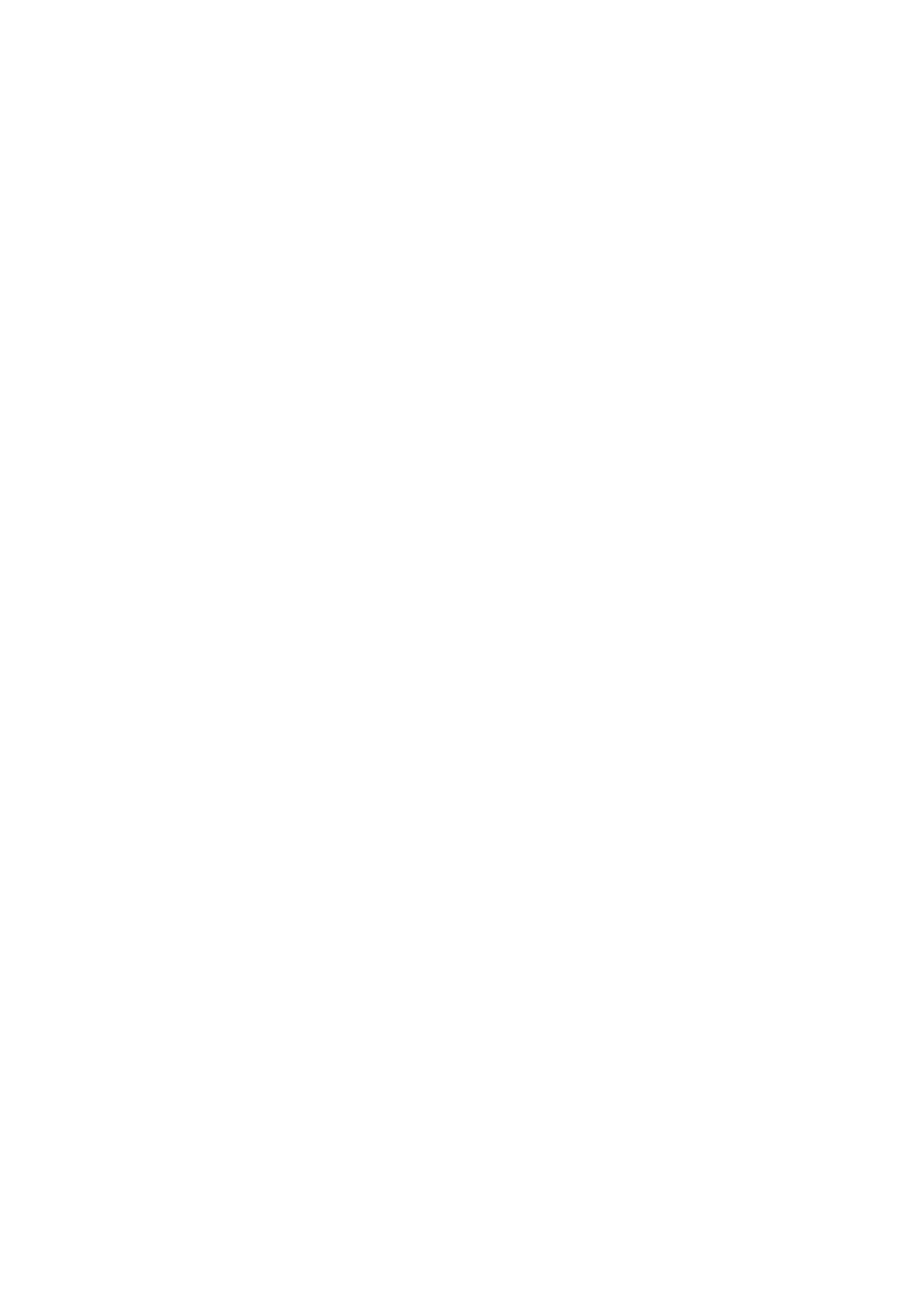

New South Wales

## **Parliamentary Contributory Superannuation Amendment Bill 2010**

No , 2010

#### **A Bill for**

An Act to amend the *Parliamentary Contributory Superannuation Act 1971* to correct drafting oversights in the scheme closure provisions of that Act.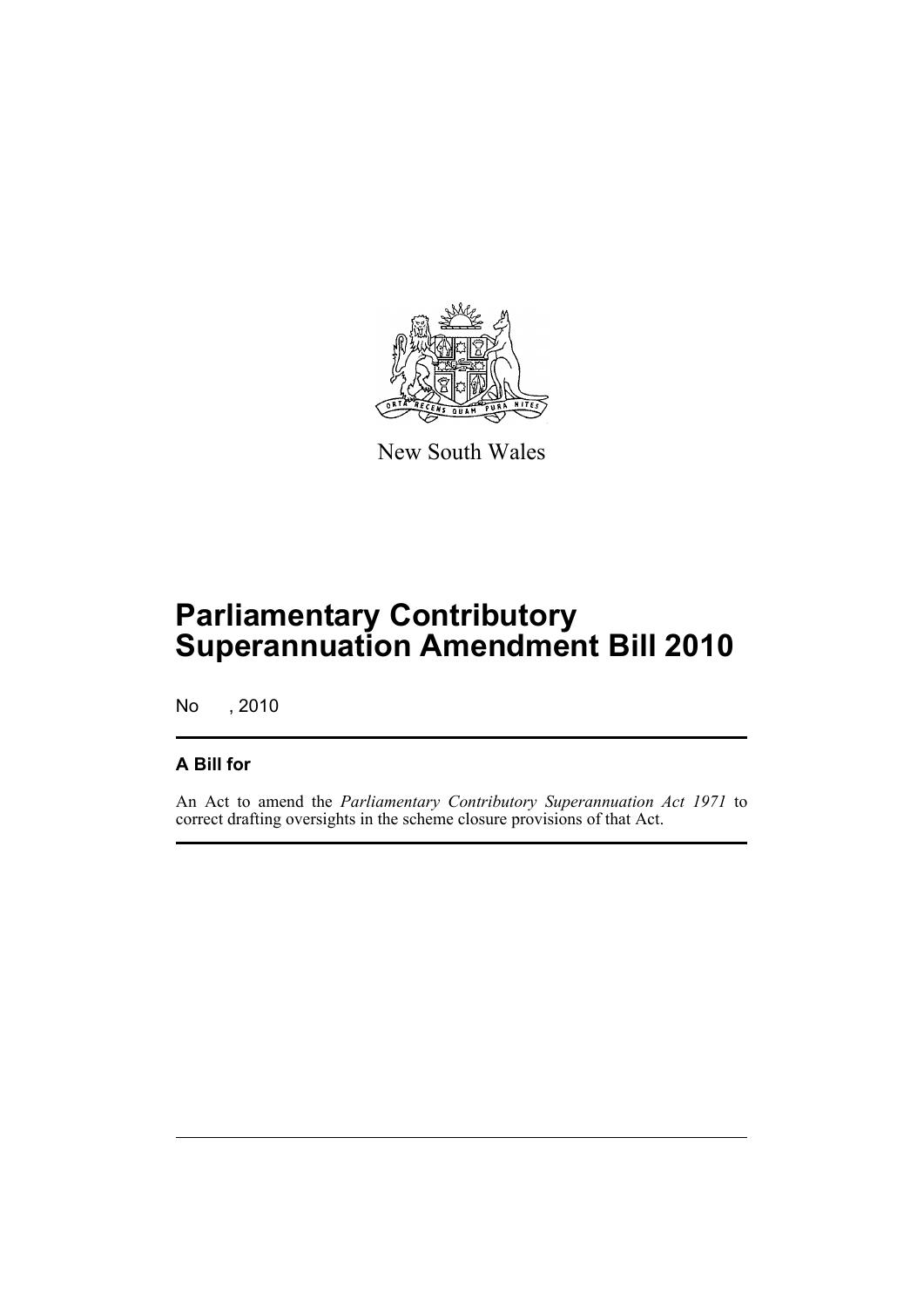<span id="page-5-1"></span><span id="page-5-0"></span>

| The Legislature of New South Wales enacts:                                                                                                                  | 1                   |
|-------------------------------------------------------------------------------------------------------------------------------------------------------------|---------------------|
| Name of Act                                                                                                                                                 | 2                   |
| This Act is the <i>Parliamentary Contributory Superannuation</i><br>Amendment Act 2010.                                                                     | 3<br>$\overline{4}$ |
| <b>Commencement</b>                                                                                                                                         | 5                   |
| This Act is taken to have commenced on 7 December 2005 (the date of<br>commencement of the Parliamentary Superannuation Legislation<br>Amendment Act 2005). | 6<br>7<br>8         |